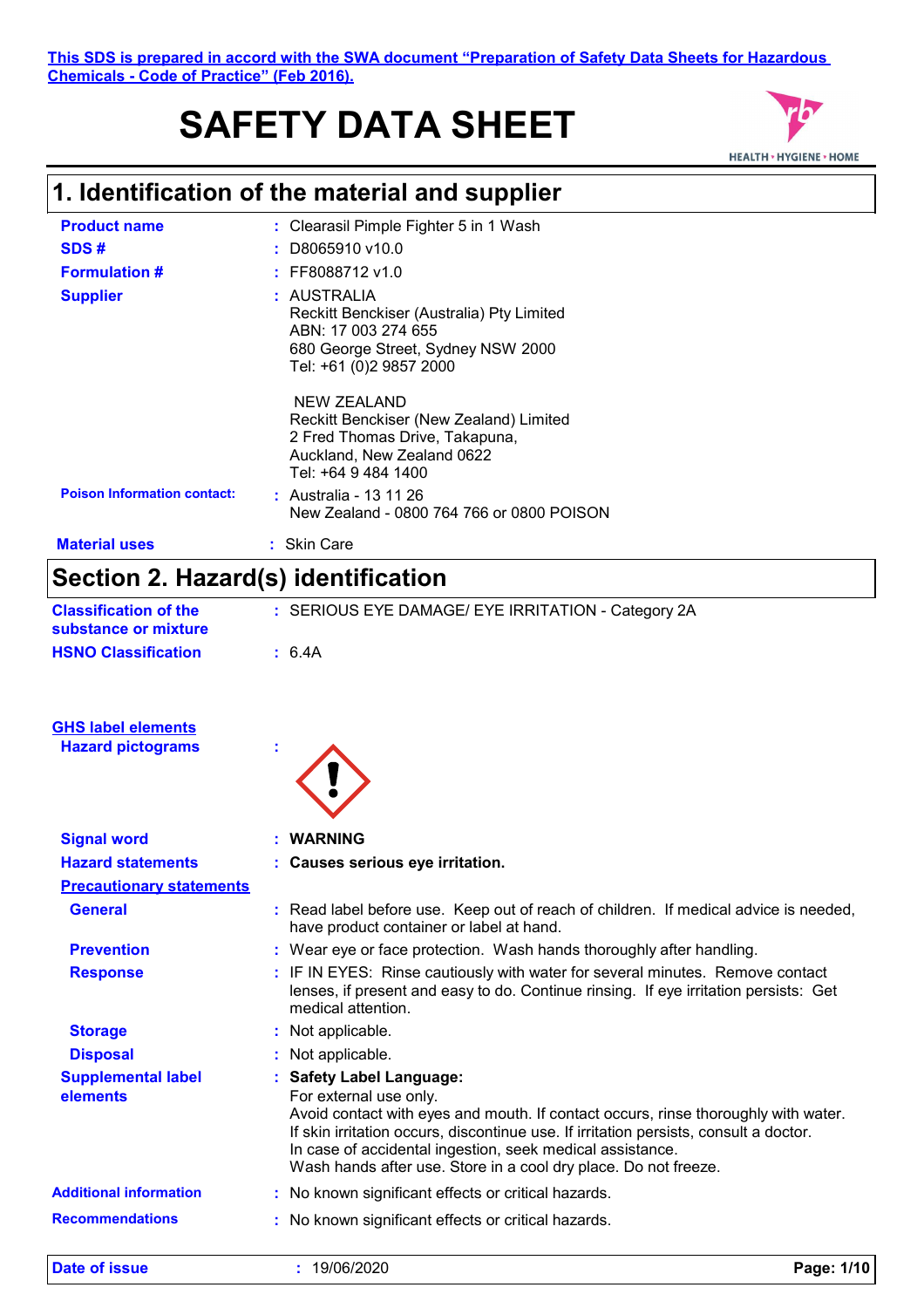### **Section 2. Hazard(s) identification**

**Recommendations :** No known significant effects or critical hazards.

**Other hazards which do not :** None known. **result in classification**

## **Section 3. Composition and ingredient information**

**Substance/mixture :**

: Mixture

| Ingredient name          | $%$ (w/w) | <b>CAS number</b> |
|--------------------------|-----------|-------------------|
| Glycerol                 | ≤10       | 56-81-5           |
| Benzoic acid, 2-hydroxy- | ≤2.9      | 69-72-7           |

 **Other Non-hazardous ingredients to 100%**

**Occupational exposure limits, if available, are listed in Section 8.**

### **Section 4. First aid measures**

### **Description of necessary first aid measures**

| <b>Eye contact</b>  | : Immediately flush eyes with plenty of water, occasionally lifting the upper and lower<br>eyelids. Check for and remove any contact lenses. Continue to rinse for at least 10<br>minutes. Get medical attention.                                                                                                                                                                                                                                                                                                                                                                                                                                                                                                                                                                                                            |
|---------------------|------------------------------------------------------------------------------------------------------------------------------------------------------------------------------------------------------------------------------------------------------------------------------------------------------------------------------------------------------------------------------------------------------------------------------------------------------------------------------------------------------------------------------------------------------------------------------------------------------------------------------------------------------------------------------------------------------------------------------------------------------------------------------------------------------------------------------|
| <b>Inhalation</b>   | : Remove victim to fresh air and keep at rest in a position comfortable for breathing.<br>If not breathing, if breathing is irregular or if respiratory arrest occurs, provide<br>artificial respiration or oxygen by trained personnel. It may be dangerous to the<br>person providing aid to give mouth-to-mouth resuscitation. Get medical attention if<br>adverse health effects persist or are severe. If unconscious, place in recovery<br>position and get medical attention immediately. Maintain an open airway. Loosen<br>tight clothing such as a collar, tie, belt or waistband.                                                                                                                                                                                                                                 |
| <b>Skin contact</b> | : Flush contaminated skin with plenty of water. Remove contaminated clothing and<br>shoes. Get medical attention if symptoms occur. Wash clothing before reuse.<br>Clean shoes thoroughly before reuse.                                                                                                                                                                                                                                                                                                                                                                                                                                                                                                                                                                                                                      |
| <b>Ingestion</b>    | : Wash out mouth with water. Remove dentures if any. Remove victim to fresh air<br>and keep at rest in a position comfortable for breathing. If material has been<br>swallowed and the exposed person is conscious, give small quantities of water to<br>drink. Stop if the exposed person feels sick as vomiting may be dangerous. Do not<br>induce vomiting unless directed to do so by medical personnel. If vomiting occurs,<br>the head should be kept low so that vomit does not enter the lungs. Get medical<br>attention if adverse health effects persist or are severe. Never give anything by<br>mouth to an unconscious person. If unconscious, place in recovery position and get<br>medical attention immediately. Maintain an open airway. Loosen tight clothing such<br>as a collar, tie, belt or waistband. |

| Most important symptoms/effects, acute and delayed |                                                                                            |            |
|----------------------------------------------------|--------------------------------------------------------------------------------------------|------------|
| <b>Potential acute health effects</b>              |                                                                                            |            |
| Eye contact                                        | : Causes serious eye irritation.                                                           |            |
| <b>Inhalation</b>                                  | : No known significant effects or critical hazards.                                        |            |
| <b>Skin contact</b>                                | : No known significant effects or critical hazards.                                        |            |
| <b>Ingestion</b>                                   | : No known significant effects or critical hazards.                                        |            |
| <b>Over-exposure signs/symptoms</b>                |                                                                                            |            |
| <b>Eye contact</b>                                 | : Adverse symptoms may include the following:<br>pain or irritation<br>watering<br>redness |            |
| <b>Inhalation</b>                                  | : No specific data.                                                                        |            |
| <b>Skin contact</b>                                | : No specific data.                                                                        |            |
| Date of issue                                      | 19/06/2020                                                                                 | Page: 2/10 |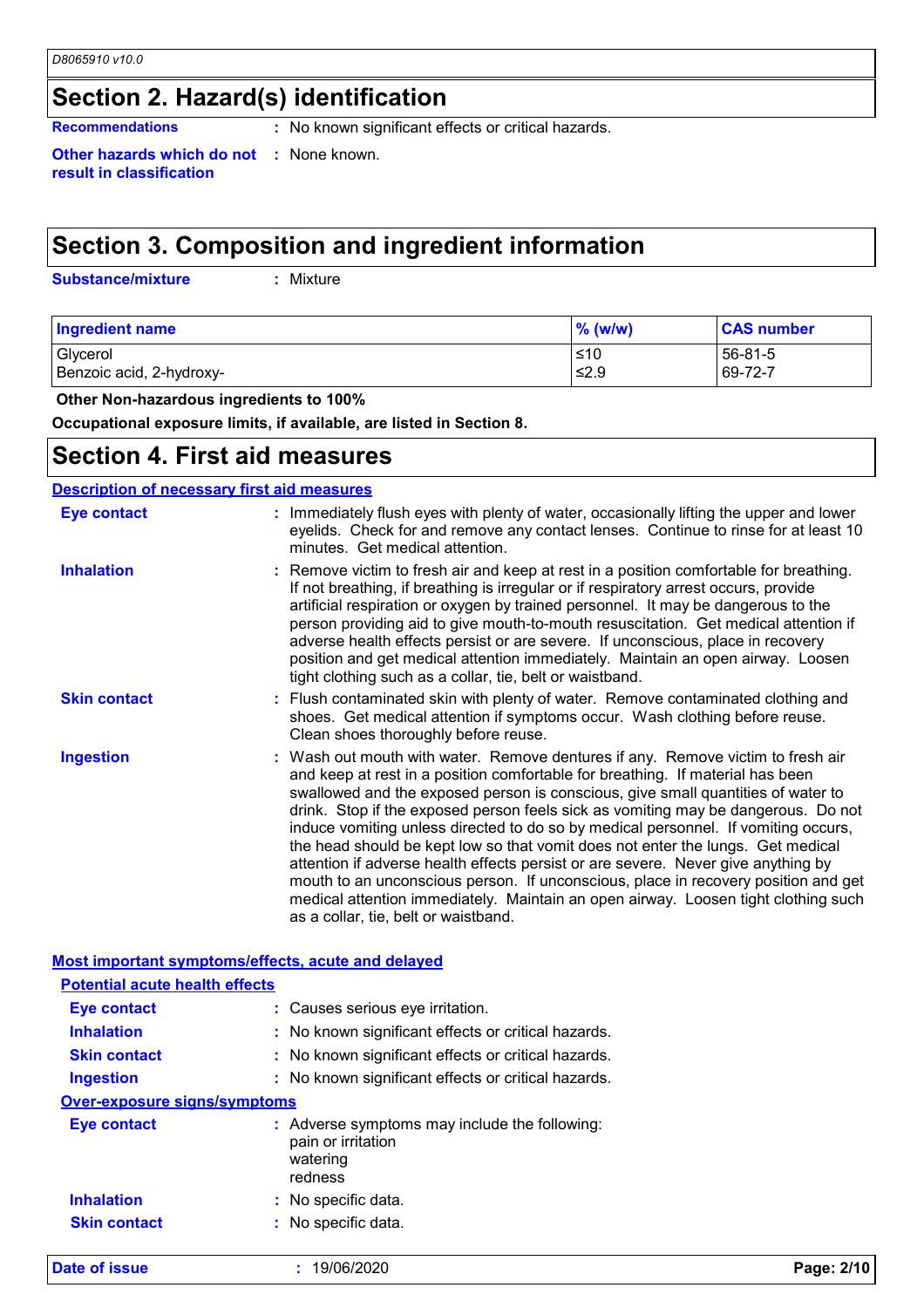### **Section 4. First aid measures**

| <b>Ingestion</b>                  | : No specific data.                                                                                                                                                           |
|-----------------------------------|-------------------------------------------------------------------------------------------------------------------------------------------------------------------------------|
|                                   | Indication of immediate medical attention and special treatment needed, if necessary                                                                                          |
| <b>Notes to physician</b>         | : Treat symptomatically. Contact poison treatment specialist immediately if large<br>quantities have been ingested or inhaled.                                                |
| <b>Specific treatments</b>        | : No specific treatment.                                                                                                                                                      |
| <b>Protection of first-aiders</b> | : No action shall be taken involving any personal risk or without suitable training. It<br>may be dangerous to the person providing aid to give mouth-to-mouth resuscitation. |

**See toxicological information (Section 11)**

| <b>Section 5. Fire-fighting measures</b>               |                                                                                                                                                                                                     |
|--------------------------------------------------------|-----------------------------------------------------------------------------------------------------------------------------------------------------------------------------------------------------|
| <b>Extinguishing media</b>                             |                                                                                                                                                                                                     |
| <b>Suitable extinguishing</b><br>media                 | : Use an extinguishing agent suitable for the surrounding fire.                                                                                                                                     |
| <b>Unsuitable extinguishing</b><br>media               | : None known.                                                                                                                                                                                       |
| <b>Specific hazards arising</b><br>from the chemical   | : No specific fire or explosion hazard.                                                                                                                                                             |
| <b>Hazardous thermal</b><br>decomposition products     | : No specific data.                                                                                                                                                                                 |
| <b>Special protective actions</b><br>for fire-fighters | : Promptly isolate the scene by removing all persons from the vicinity of the incident if<br>there is a fire. No action shall be taken involving any personal risk or without<br>suitable training. |
| <b>Special protective actions</b><br>for fire-fighters | : Fire-fighters should wear appropriate protective equipment and self-contained<br>breathing apparatus (SCBA) with a full face-piece operated in positive pressure<br>mode.                         |

### **Section 6. Accidental release measures**

|                                                              | <b>Personal precautions, protective equipment and emergency procedures</b>                                                                                                                                                                                                                                                                                                                                       |
|--------------------------------------------------------------|------------------------------------------------------------------------------------------------------------------------------------------------------------------------------------------------------------------------------------------------------------------------------------------------------------------------------------------------------------------------------------------------------------------|
| For non-emergency<br>personnel                               | : No action shall be taken involving any personal risk or without suitable training.<br>Evacuate surrounding areas. Keep unnecessary and unprotected personnel from<br>entering. Do not touch or walk through spilled material. Avoid breathing vapor or<br>mist. Provide adequate ventilation. Wear appropriate respirator when ventilation is<br>inadequate. Put on appropriate personal protective equipment. |
|                                                              | For emergency responders : If specialized clothing is required to deal with the spillage, take note of any<br>information in Section 8 on suitable and unsuitable materials. See also the<br>information in "For non-emergency personnel".                                                                                                                                                                       |
| <b>Environmental precautions</b>                             | : Avoid dispersal of spilled material and runoff and contact with soil, waterways,<br>drains and sewers. Inform the relevant authorities if the product has caused<br>environmental pollution (sewers, waterways, soil or air).                                                                                                                                                                                  |
| <b>Methods and materials for containment and cleaning up</b> |                                                                                                                                                                                                                                                                                                                                                                                                                  |
| <b>Small spill</b>                                           | : Stop leak if without risk. Move containers from spill area. Dilute with water and mop<br>up if water-soluble. Alternatively, or if water-insoluble, absorb with an inert dry<br>material and place in an appropriate waste disposal container. Dispose of via a<br>licensed waste disposal contractor.                                                                                                         |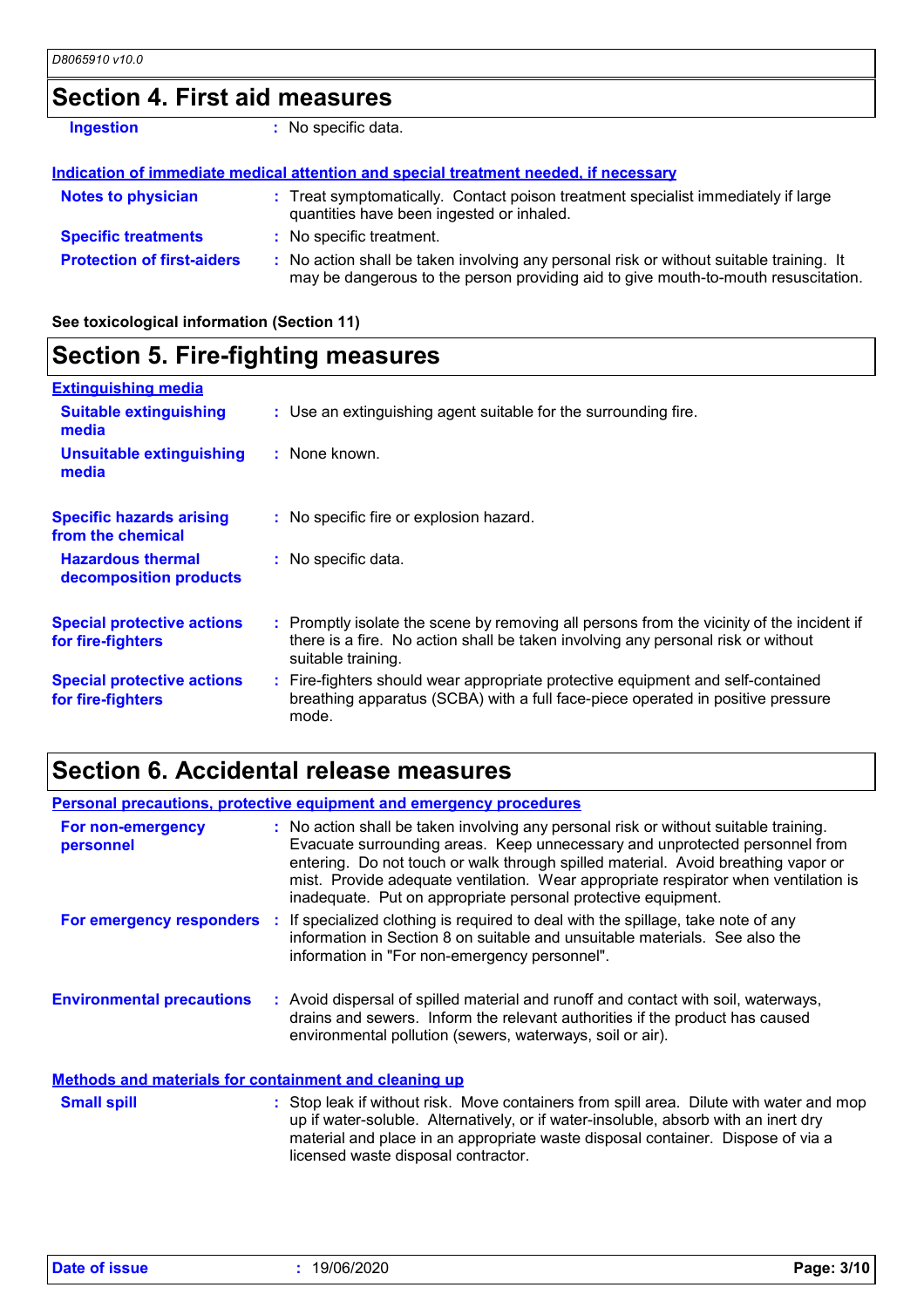### **Section 6. Accidental release measures**

| : Stop leak if without risk. Move containers from spill area. Approach release from<br><b>Large spill</b><br>upwind. Prevent entry into sewers, water courses, basements or confined areas.<br>Wash spillages into an effluent treatment plant or proceed as follows. Contain and<br>collect spillage with non-combustible, absorbent material e.g. sand, earth,<br>vermiculite or diatomaceous earth and place in container for disposal according to<br>local regulations (see Section 13). Dispose of via a licensed waste disposal<br>contractor. Contaminated absorbent material may pose the same hazard as the<br>spilled product. Note: see Section 1 for emergency contact information and Section<br>13 for waste disposal. |
|---------------------------------------------------------------------------------------------------------------------------------------------------------------------------------------------------------------------------------------------------------------------------------------------------------------------------------------------------------------------------------------------------------------------------------------------------------------------------------------------------------------------------------------------------------------------------------------------------------------------------------------------------------------------------------------------------------------------------------------|
|---------------------------------------------------------------------------------------------------------------------------------------------------------------------------------------------------------------------------------------------------------------------------------------------------------------------------------------------------------------------------------------------------------------------------------------------------------------------------------------------------------------------------------------------------------------------------------------------------------------------------------------------------------------------------------------------------------------------------------------|

**See Section 1 for emergency contact information. See Section 8 for information on appropriate personal protective equipment. See Section 13 for additional waste treatment information.**

### **Section 7. Handling and storage**

**Precautions for safe handling**

| <b>Protective measures</b>                                                       | : Put on appropriate personal protective equipment (see Section 8). Do not ingest.<br>Avoid contact with eyes, skin and clothing. Avoid breathing vapor or mist. Keep in<br>the original container or an approved alternative made from a compatible material,<br>kept tightly closed when not in use. Empty containers retain product residue and<br>can be hazardous. Do not reuse container.                                                                                                                                                                                    |
|----------------------------------------------------------------------------------|------------------------------------------------------------------------------------------------------------------------------------------------------------------------------------------------------------------------------------------------------------------------------------------------------------------------------------------------------------------------------------------------------------------------------------------------------------------------------------------------------------------------------------------------------------------------------------|
| <b>Advice on general</b><br>occupational hygiene                                 | : Eating, drinking and smoking should be prohibited in areas where this material is<br>handled, stored and processed. Workers should wash hands and face before<br>eating, drinking and smoking. Remove contaminated clothing and protective<br>equipment before entering eating areas. See also Section 8 for additional<br>information on hygiene measures.                                                                                                                                                                                                                      |
| <b>Conditions for safe storage,</b><br>including any<br><b>incompatibilities</b> | : Store in accordance with local regulations. Store in original container protected<br>from direct sunlight in a dry, cool and well-ventilated area, away from incompatible<br>materials (see Section 10) and food and drink. Keep container tightly closed and<br>sealed until ready for use. Containers that have been opened must be carefully<br>resealed and kept upright to prevent leakage. Do not store in unlabeled containers.<br>Use appropriate containment to avoid environmental contamination. See Section 10<br>for incompatible materials before handling or use. |

### **Section 8. Exposure controls and personal protection**

**Control parameters**

#### **Australia**

#### **Occupational exposure limits**

| <b>Ingredient name</b> | <b>Exposure limits</b>                                                         |
|------------------------|--------------------------------------------------------------------------------|
| Givcerol               | Safe Work Australia (Australia, 4/2018).<br>TWA: 10 mg/m <sup>3</sup> 8 hours. |

**New Zealand**

**Occupational exposure limits : No exposure standard allocated.**

| <b>Ingredient name</b> | <b>Exposure limits</b>                                                                    |
|------------------------|-------------------------------------------------------------------------------------------|
| glycerol               | NZ HSWA 2015 (New Zealand, 11/2017).<br>WES-TWA: 10 mg/m <sup>3</sup> 8 hours. Form: Mist |

| <b>Appropriate engineering</b>                   | : Good general ventilation should be sufficient to control worker exposure to airborne                                                                                                                                                                                                                                          |
|--------------------------------------------------|---------------------------------------------------------------------------------------------------------------------------------------------------------------------------------------------------------------------------------------------------------------------------------------------------------------------------------|
| <b>controls</b>                                  | contaminants.                                                                                                                                                                                                                                                                                                                   |
| <b>Environmental exposure</b><br><b>controls</b> | : Emissions from ventilation or work process equipment should be checked to ensure<br>they comply with the requirements of environmental protection legislation. In some<br>cases, fume scrubbers, filters or engineering modifications to the process<br>equipment will be necessary to reduce emissions to acceptable levels. |

**Date of issue :** 19/06/2020 **Page: 4/10**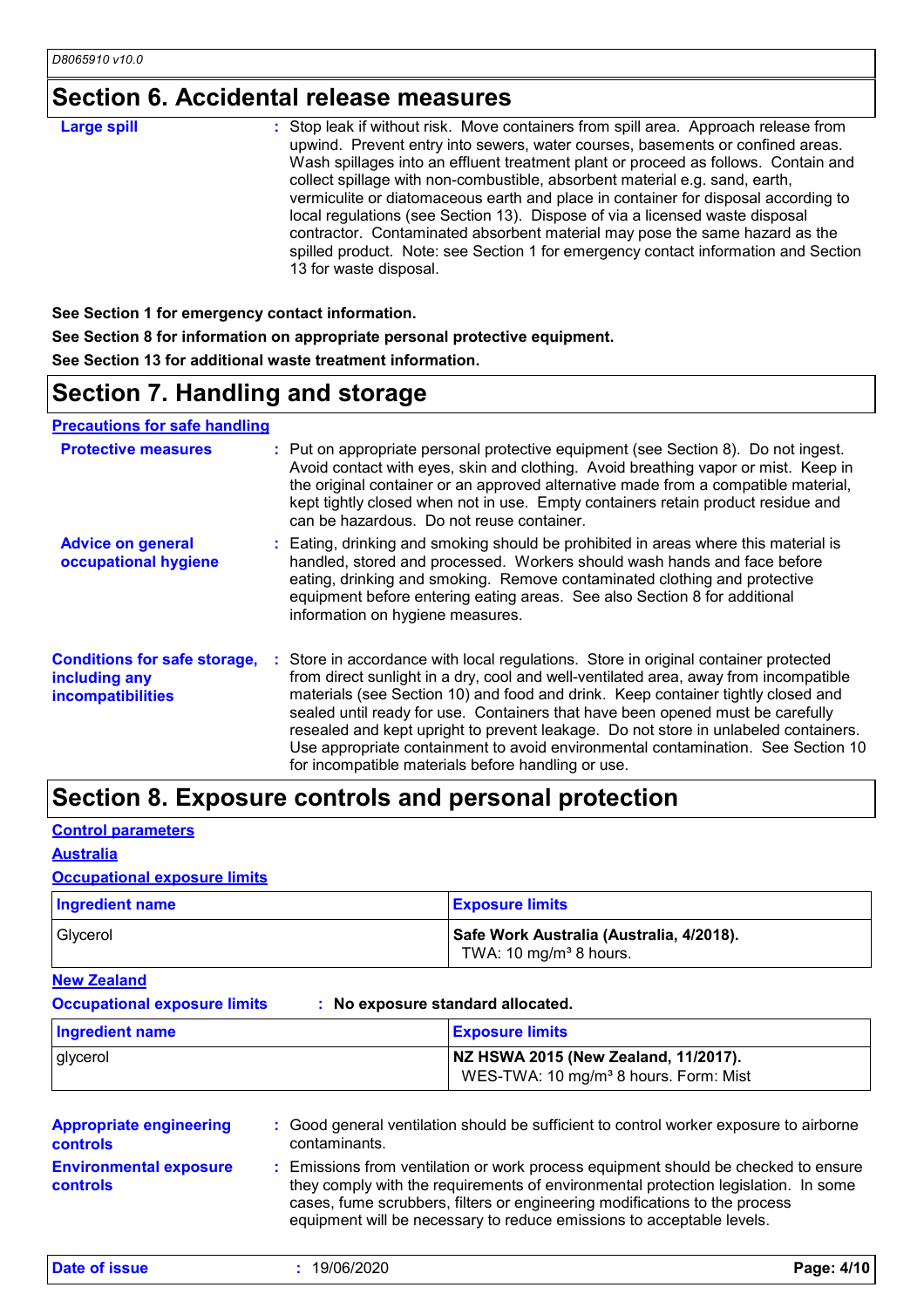### **Section 8. Exposure controls and personal protection**

#### **Individual protection measures**

| <b>Hygiene measures</b>       | : Wash hands, forearms and face thoroughly after handling chemical products, before<br>eating, smoking and using the lavatory and at the end of the working period.<br>Appropriate techniques should be used to remove potentially contaminated clothing.<br>Wash contaminated clothing before reusing. Ensure that eyewash stations and<br>safety showers are close to the workstation location.                        |
|-------------------------------|--------------------------------------------------------------------------------------------------------------------------------------------------------------------------------------------------------------------------------------------------------------------------------------------------------------------------------------------------------------------------------------------------------------------------|
| <b>Eye/face protection</b>    | : Safety eyewear complying with an approved standard should be used when a risk<br>assessment indicates this is necessary to avoid exposure to liquid splashes, mists,<br>gases or dusts. If contact is possible, the following protection should be worn,<br>unless the assessment indicates a higher degree of protection: chemical splash<br>goggles.                                                                 |
| <b>Skin protection</b>        |                                                                                                                                                                                                                                                                                                                                                                                                                          |
| <b>Hand protection</b>        | : Considering the parameters specified by the glove manufacturer, check during use<br>that the gloves are still retaining their protective properties. It should be noted that<br>the time to breakthrough for any glove material may be different for different glove<br>manufacturers. In the case of mixtures, consisting of several substances, the<br>protection time of the gloves cannot be accurately estimated. |
| <b>Body protection</b>        | : Personal protective equipment for the body should be selected based on the task<br>being performed and the risks involved and should be approved by a specialist<br>before handling this product.                                                                                                                                                                                                                      |
| <b>Other skin protection</b>  | : Appropriate footwear and any additional skin protection measures should be<br>selected based on the task being performed and the risks involved and should be<br>approved by a specialist before handling this product.                                                                                                                                                                                                |
| <b>Respiratory protection</b> | Based on the hazard and potential for exposure, select a respirator that meets the<br>appropriate standard or certification. Respirators must be used according to a<br>respiratory protection program to ensure proper fitting, training, and other important<br>aspects of use.                                                                                                                                        |

### **Section 9. Physical and chemical properties**

| <b>Appearance</b>                                 |                                                                                |            |
|---------------------------------------------------|--------------------------------------------------------------------------------|------------|
| <b>Physical state</b>                             | : Liquid. [Viscous]                                                            |            |
| <b>Color</b>                                      | White.                                                                         |            |
| <b>Odor</b>                                       | Not available.                                                                 |            |
| <b>Odor threshold</b>                             | : Not available.                                                               |            |
| pH                                                | $: 4.5 \text{ to } 6$                                                          |            |
| <b>Melting point</b>                              | : Not available.                                                               |            |
| <b>Boiling point</b>                              | : Not available.                                                               |            |
| <b>Flash point</b>                                | Closed cup: $>93.3^{\circ}$ C ( $>199.9^{\circ}$ F)                            |            |
| <b>Evaporation rate</b>                           | : Not available.                                                               |            |
| <b>Flammability (solid, gas)</b>                  | : Not available.                                                               |            |
| Lower and upper explosive<br>(flammable) limits   | : Not available.                                                               |            |
| <b>Vapor pressure</b>                             | : Not available.                                                               |            |
| <b>Vapor density</b>                              | : Not available.                                                               |            |
| <b>Relative density</b>                           | $\pm$ 1                                                                        |            |
| <b>Solubility</b>                                 | Partially soluble in the following materials: cold water and hot water.        |            |
| <b>Solubility in water</b>                        | : Not available.                                                               |            |
| <b>Partition coefficient: n-</b><br>octanol/water | : Not available.                                                               |            |
| <b>Auto-ignition temperature</b>                  | : Not available.                                                               |            |
| <b>Decomposition temperature</b>                  | : Not available.                                                               |            |
| <b>Viscosity</b>                                  | Dynamic (room temperature): 50000 to 350000 mPa $\cdot$ s (50000 to 350000 cP) |            |
| Date of issue                                     | : 19/06/2020                                                                   | Page: 5/10 |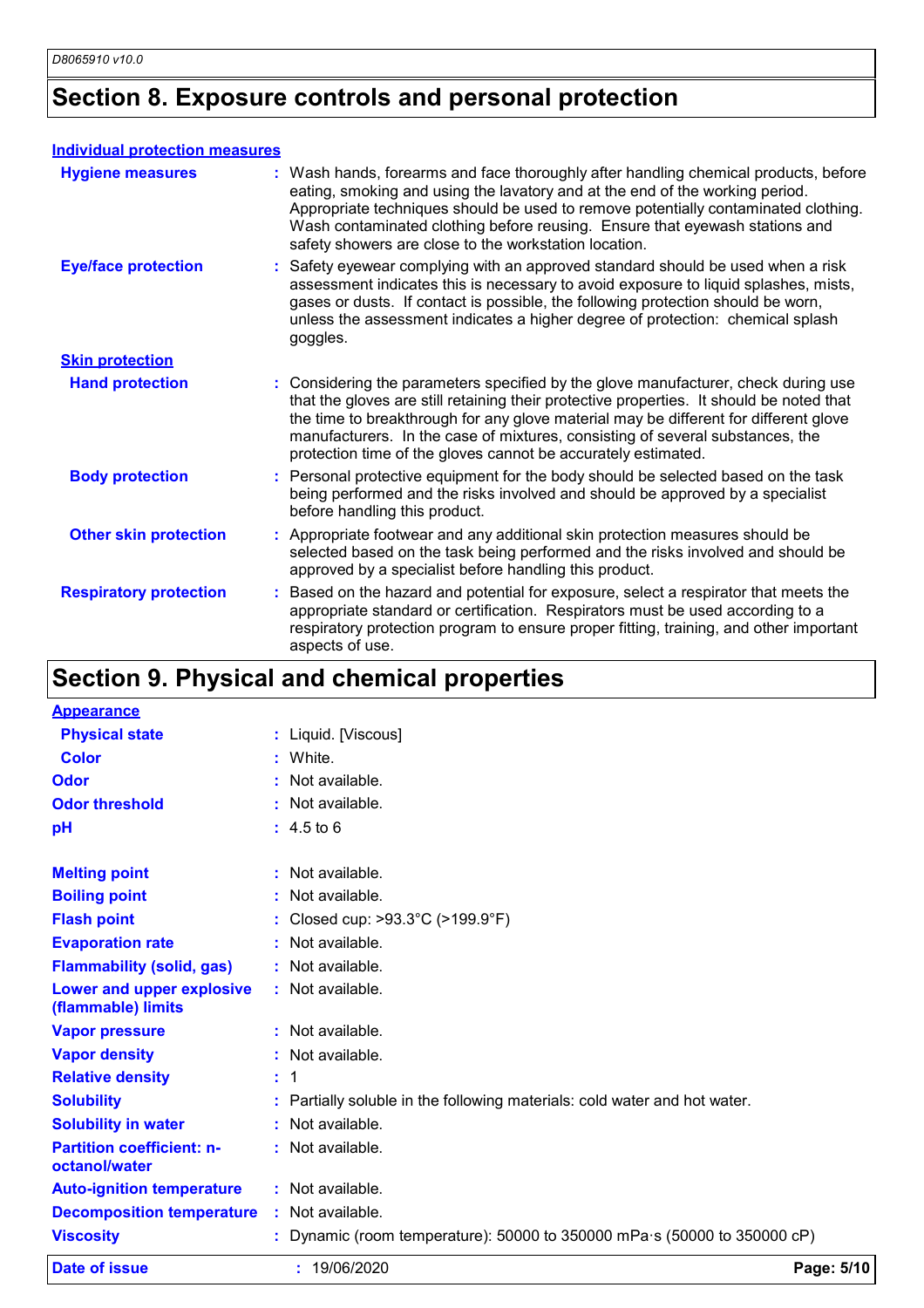### **Section 9. Physical and chemical properties**

**Flow time (ISO 2431) :** Not available.

### **Section 10. Stability and reactivity**

| <b>Reactivity</b>                            | : No specific test data related to reactivity available for this product or its ingredients.              |
|----------------------------------------------|-----------------------------------------------------------------------------------------------------------|
| <b>Chemical stability</b>                    | : The product is stable.                                                                                  |
| <b>Possibility of hazardous</b><br>reactions | : Under normal conditions of storage and use, hazardous reactions will not occur.                         |
| <b>Conditions to avoid</b>                   | : No specific data.                                                                                       |
| Incompatible materials                       | : No specific data.                                                                                       |
| <b>Hazardous decomposition</b><br>products   | : Under normal conditions of storage and use, hazardous decomposition products<br>should not be produced. |

### **Section 11. Toxicological information**

#### **Information on toxicological effects**

#### **Acute toxicity**

| <b>Product/ingredient name</b>       | Result                 | <b>Species</b>                | <b>Dose</b>               | <b>Exposure</b> |
|--------------------------------------|------------------------|-------------------------------|---------------------------|-----------------|
| Glycerol<br>Benzoic acid, 2-hydroxy- | LD50 Oral<br>LD50 Oral | 'Rat<br>Rat - Male,<br>Female | 12600 mg/kg<br>1601 mg/kg |                 |

**Conclusion/Summary :** No known significant effects or critical hazards.

#### **Irritation/Corrosion**

| <b>Product/ingredient name</b> | <b>Result</b>                                                           | <b>Species</b> | <b>Score</b> | <b>Exposure</b> | <b>Observation</b> |
|--------------------------------|-------------------------------------------------------------------------|----------------|--------------|-----------------|--------------------|
| Benzoic acid, 2-hydroxy-       | Eyes - Cornea opacity                                                   | Rabbit         | 8            |                 | 72 hours           |
| <b>Conclusion/Summary</b>      |                                                                         |                |              |                 |                    |
| <b>Skin</b>                    | Based on available data, the classification criteria are not met.<br>ŧ. |                |              |                 |                    |
| <b>Eyes</b>                    | Based on Calculation Method: Causes serious eye irritation.             |                |              |                 |                    |
| <b>Respiratory</b>             | Based on available data, the classification criteria are not met.       |                |              |                 |                    |
| <b>Sensitization</b>           |                                                                         |                |              |                 |                    |
| Not available.                 |                                                                         |                |              |                 |                    |
| <b>Conclusion/Summary</b>      |                                                                         |                |              |                 |                    |
| <b>Skin</b>                    | Based on available data, the classification criteria are not met.       |                |              |                 |                    |
| <b>Respiratory</b>             | Based on available data, the classification criteria are not met.       |                |              |                 |                    |
| <b>Mutagenicity</b>            |                                                                         |                |              |                 |                    |
| Not available.                 |                                                                         |                |              |                 |                    |
| <b>Conclusion/Summary</b>      | : No known significant effects or critical hazards.                     |                |              |                 |                    |
| <b>Carcinogenicity</b>         |                                                                         |                |              |                 |                    |
| Not available.                 |                                                                         |                |              |                 |                    |
| <b>Conclusion/Summary</b>      | : No known significant effects or critical hazards.                     |                |              |                 |                    |
| <b>Reproductive toxicity</b>   |                                                                         |                |              |                 |                    |
| Not available.                 |                                                                         |                |              |                 |                    |
|                                |                                                                         |                |              |                 |                    |
| <b>Conclusion/Summary</b>      | : No known significant effects or critical hazards.                     |                |              |                 |                    |
| <b>Teratogenicity</b>          |                                                                         |                |              |                 |                    |
| Date of issue                  | : 19/06/2020                                                            |                |              |                 | Page: 6/10         |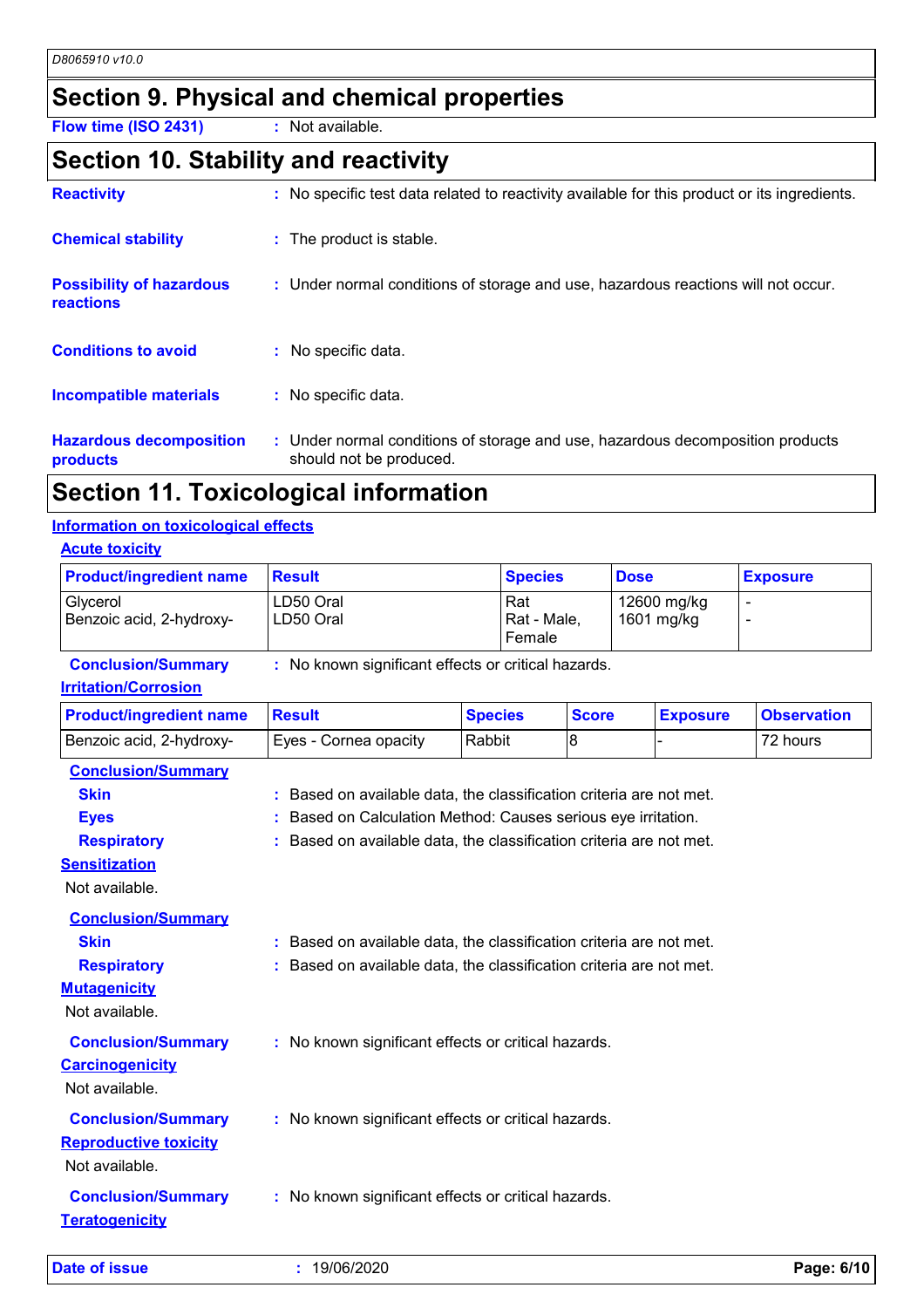### **Section 11. Toxicological information**

#### Not available.

| <b>Conclusion/Summary</b> | : No known significant effects or critical hazards. |
|---------------------------|-----------------------------------------------------|
|---------------------------|-----------------------------------------------------|

#### **Specific target organ toxicity (single exposure)**

Not available.

#### **Specific target organ toxicity (repeated exposure)**

Not available.

#### **Aspiration hazard**

Not available.

| <b>Information on the likely</b><br>routes of exposure | : Not available.                                    |
|--------------------------------------------------------|-----------------------------------------------------|
| <b>Potential acute health effects</b>                  |                                                     |
| <b>Eye contact</b>                                     | : Causes serious eye irritation.                    |
| <b>Inhalation</b>                                      | : No known significant effects or critical hazards. |
| <b>Skin contact</b>                                    | : No known significant effects or critical hazards. |
| <b>Ingestion</b>                                       | : No known significant effects or critical hazards. |

#### **Symptoms related to the physical, chemical and toxicological characteristics**

| Eye contact         | : Adverse symptoms may include the following:<br>pain or irritation<br>watering<br>redness |
|---------------------|--------------------------------------------------------------------------------------------|
| <b>Inhalation</b>   | : No specific data.                                                                        |
| <b>Skin contact</b> | : No specific data.                                                                        |
| <b>Ingestion</b>    | : No specific data.                                                                        |

|                                                   | Delayed and immediate effects and also chronic effects from short and long term exposure |
|---------------------------------------------------|------------------------------------------------------------------------------------------|
| <b>Short term exposure</b>                        |                                                                                          |
| <b>Potential immediate</b><br><b>effects</b>      | : Not available.                                                                         |
| <b>Potential delayed effects : Not available.</b> |                                                                                          |
| Long term exposure                                |                                                                                          |
| <b>Potential immediate</b><br><b>effects</b>      | : Not available.                                                                         |

**Potential delayed effects :** Not available.

#### **Potential chronic health effects**

Not available.

| <b>Conclusion/Summary</b>    | : No known significant effects or critical hazards. |
|------------------------------|-----------------------------------------------------|
| <b>General</b>               | : No known significant effects or critical hazards. |
| <b>Carcinogenicity</b>       | : No known significant effects or critical hazards. |
| <b>Mutagenicity</b>          | : No known significant effects or critical hazards. |
| <b>Teratogenicity</b>        | : No known significant effects or critical hazards. |
| <b>Developmental effects</b> | : No known significant effects or critical hazards. |
| <b>Fertility effects</b>     | : No known significant effects or critical hazards. |

**Numerical measures of toxicity Acute toxicity estimates**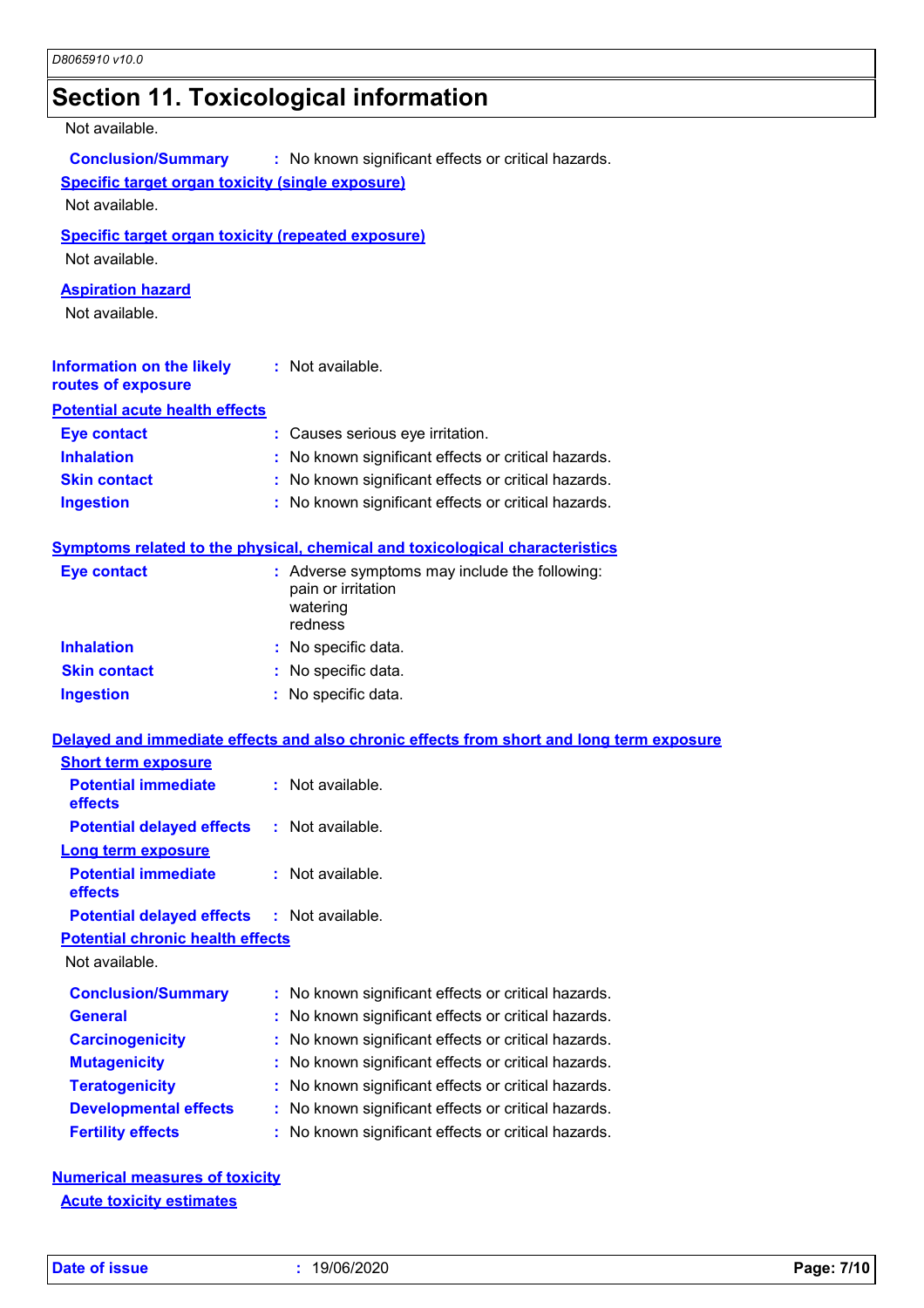### **Section 12. Ecological information**

#### **Toxicity**

| <b>Product/ingredient name</b> | <b>Result</b>                     | <b>Species</b>                       | <b>Exposure</b> |
|--------------------------------|-----------------------------------|--------------------------------------|-----------------|
| Glycerol                       | Acute LC50 10000 mg/l Fresh water | Daphnia                              | 24 hours        |
|                                | Acute LC50 5000 mg/l Fresh water  | Fish                                 | 24 hours        |
| Benzoic acid, 2-hydroxy-       | Acute LC50 111.7 mg/l Fresh water | Daphnia - Daphnia magna -<br>Neonate | 48 hours        |
|                                | Chronic NOEC 5.6 mg/l Fresh water | Daphnia - Daphnia magna -<br>Neonate | 21 days         |

#### **Persistence and degradability**

| <b>Product/ingredient name</b> | <b>Test</b>                                                              | <b>Result</b>  |                   | <b>Dose</b> | <b>Inoculum</b>         |
|--------------------------------|--------------------------------------------------------------------------|----------------|-------------------|-------------|-------------------------|
| Glycerol                       | OECD 301D<br>Ready<br>Biodegradability -<br><b>Closed Bottle</b><br>Test | 92 % - 30 days |                   |             |                         |
| <b>Product/ingredient name</b> | <b>Aquatic half-life</b>                                                 |                | <b>Photolysis</b> |             | <b>Biodegradability</b> |
| Glycerol                       |                                                                          |                |                   |             | Readily                 |

#### **Bioaccumulative potential**

| <b>Product/ingredient name</b> | $\mathsf{LogP}_\mathsf{ow}$ | <b>BCF</b> | <b>Potential</b> |
|--------------------------------|-----------------------------|------------|------------------|
| Glycerol                       | $-1.76$                     |            | low              |
| Benzoic acid, 2-hydroxy-       | 2.21 to 2.26                |            | low              |

#### **Mobility in soil**

**Soil/water partition coefficient (KOC)**

**:** Not available.

**Other adverse effects** : No known significant effects or critical hazards.

### **Section 13. Disposal considerations**

| <b>Disposal methods</b> | : The generation of waste should be avoided or minimized wherever possible.<br>Disposal of this product, solutions and any by-products should at all times comply<br>with the requirements of environmental protection and waste disposal legislation<br>and any regional local authority requirements. Dispose of surplus and non-<br>recyclable products via a licensed waste disposal contractor. Waste should not be<br>disposed of untreated to the sewer unless fully compliant with the requirements of<br>all authorities with jurisdiction. Waste packaging should be recycled. Incineration or<br>landfill should only be considered when recycling is not feasible. This material and<br>its container must be disposed of in a safe way. Care should be taken when<br>handling emptied containers that have not been cleaned or rinsed out. Empty |
|-------------------------|---------------------------------------------------------------------------------------------------------------------------------------------------------------------------------------------------------------------------------------------------------------------------------------------------------------------------------------------------------------------------------------------------------------------------------------------------------------------------------------------------------------------------------------------------------------------------------------------------------------------------------------------------------------------------------------------------------------------------------------------------------------------------------------------------------------------------------------------------------------|
|                         | containers or liners may retain some product residues. Avoid dispersal of spilled<br>material and runoff and contact with soil, waterways, drains and sewers.                                                                                                                                                                                                                                                                                                                                                                                                                                                                                                                                                                                                                                                                                                 |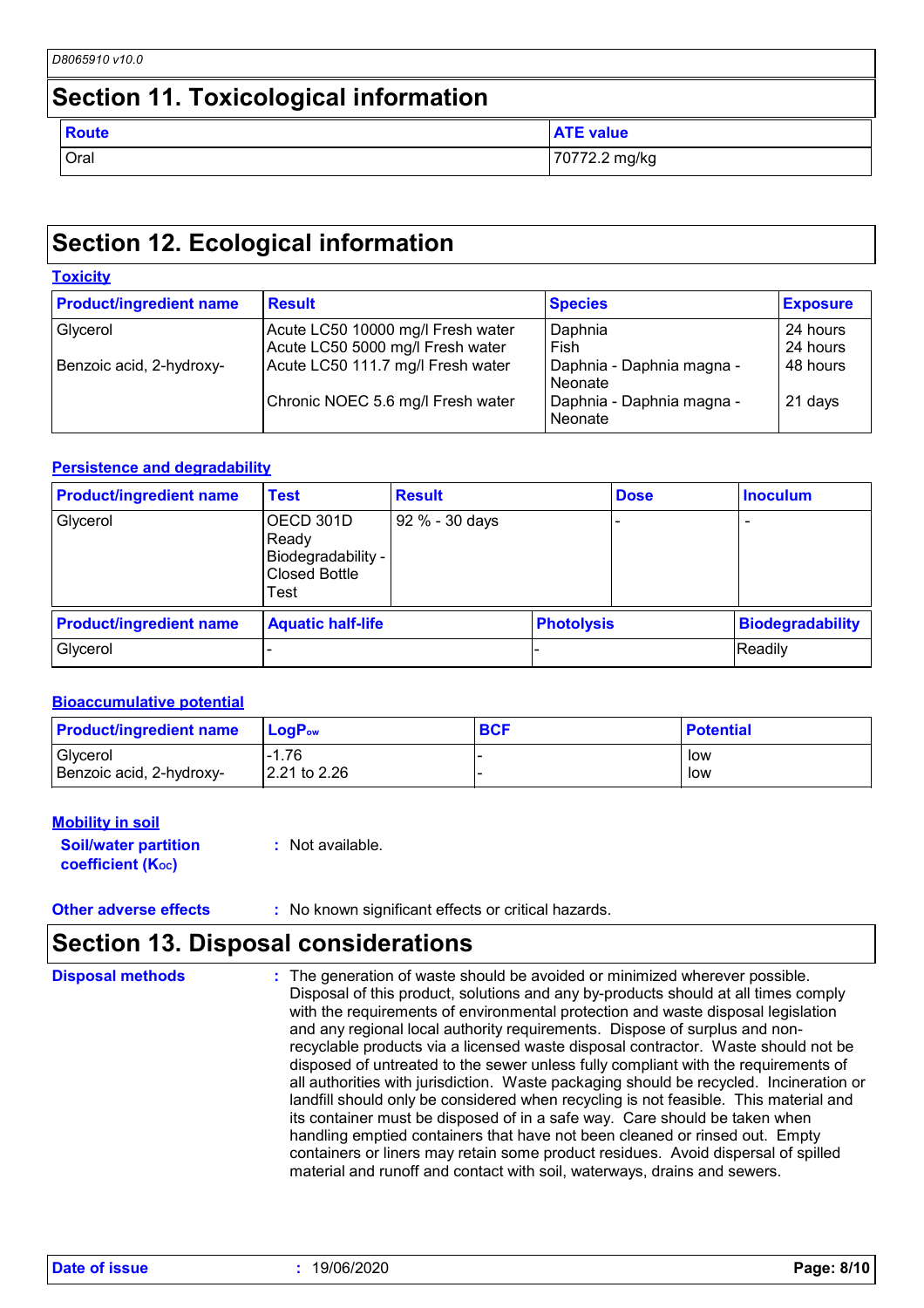### **Section 14. Transport information**

|                                      | <b>ADG</b>               | <b>ADR/RID</b> | <b>IMDG</b>              | <b>IATA</b>    |
|--------------------------------------|--------------------------|----------------|--------------------------|----------------|
| <b>UN number</b>                     | Not regulated.           | Not regulated. | Not regulated.           | Not regulated. |
| <b>UN proper</b><br>shipping name    | $\overline{\phantom{0}}$ |                | $\overline{\phantom{0}}$ | $\blacksquare$ |
| <b>Transport hazard</b><br>class(es) | $\overline{\phantom{a}}$ |                | $\overline{\phantom{0}}$ |                |
| <b>Packing group</b>                 | $\overline{\phantom{a}}$ |                | -                        |                |
| <b>Environmental</b><br>hazards      | No.                      | No.            | No.                      | No.            |

**Special precautions for user Transport within user's premises:** always transport in closed containers that are **:** upright and secure. Ensure that persons transporting the product know what to do in the event of an accident or spillage.

**Transport in bulk according to Annex II of MARPOL and the IBC Code :** Not available.

### **Section 15. Regulatory information**

| <b>Standard Uniform Schedule of Medicine and Poisons</b> |  |
|----------------------------------------------------------|--|
|                                                          |  |

Not scheduled

**Model Work Health and Safety Regulations - Scheduled Substances**

No listed substance

| <b>Australia inventory (AICS)</b>                           | : Not determined.   |
|-------------------------------------------------------------|---------------------|
| <b>New Zealand Inventory of</b><br><b>Chemicals (NZIoC)</b> | : Not determined.   |
| <b>HSNO Group Standard</b>                                  | : Cosmetic Products |
| <b>HSNO Approval Number</b>                                 | : HSR002552         |
| <b>Approved Handler</b><br><b>Requirement</b>               | : No.               |
| <b>Tracking Requirement</b>                                 | : No.               |

### **Section 16. Any other relevant information**

| revision                 |  |
|--------------------------|--|
| : 10.0<br><b>Version</b> |  |